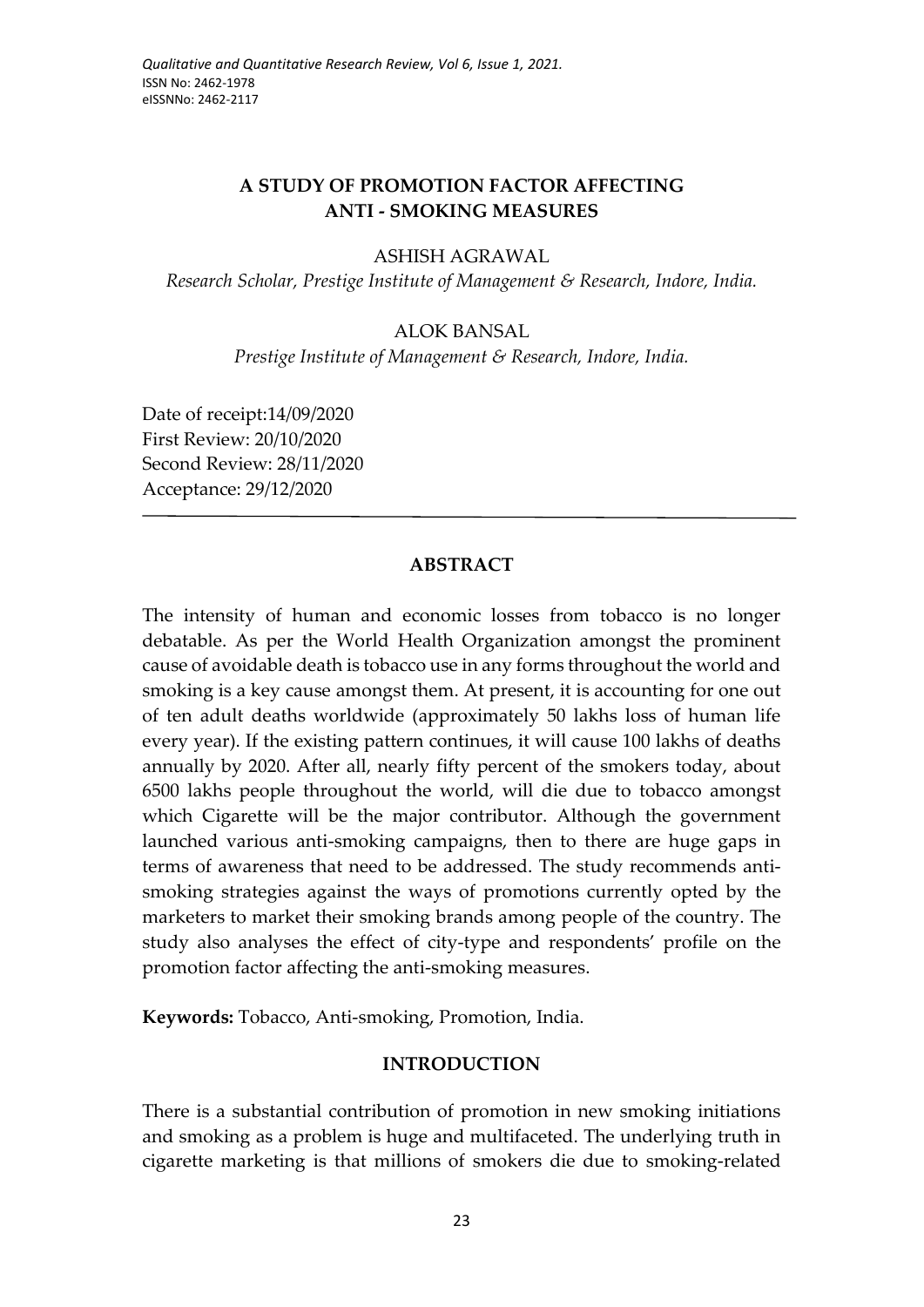illness each year, and the industry needs to take steps to let them stay alive. The spending done by industry estimated is millions and billions of dollars every year on promoting and sponsoring and the type of executions or moves in the market clearly shows that they now know the likes and inclination of these young potential customers and are having a targeted promotional campaign. Some key facts about Promotions of Cigarette in India are as below:

- The majority of smoking initiation is less than 18 years of age thus the key aspect becomes for the cigarette industry is that it must target below 18 years.
- Youth are the key target of the cigarette industry in their promotions to make young people aware, recall, and are interested in cigarette promotions.
- Promotions are an effective way of reaching out to youths, therefore it increases the probability of new smoking initiation.
- Promotions lead to increases in overall consumption of cigarettes whereas, in contrast, nationwide bans on promotion reduce consumption.
- The social acceptability of both cigarette companies is being enhanced through promotion, and this is a very serious public health issue because it promotes the use of cigarettes and weakens the efficiency of campaigns designed to create awareness on public health.

Besides, the Social acceptability of the smoking and smoking industry amongst young and adult people both are being on an upsurge through promotions. In turn, tobacco promotion demotivates the conversation of the risks related to health from tobacco use in the mass media. Youths are almost exposed worldwide to cigarette promotion below 18 years of age. Cigarette promotions target non-smoking youth, adolescents, and making problems worsen by giving promotional materials such as t-shirts, caps, bags, and jackets having brand logos of the product. Cigarette promotion creates a positive attitude amongst the adolescents and youth regarding cigarette use, also adolescents exposed to any such promotion are at high risk of later initiation. Adolescents and youth are extremely aware of promotions happening around them and can very easily recognize the most intensely promoted cigarette brands.

# **Cigarette Promotion and Social Acceptance**

Social customs carry a deep outcome on the behavior and attitudes of citizens. The frequency of cigarette promotion may influence smoking initiation and create assurance that smoking is common behavior. It is unrealistic for anyone to trust that governments treat cigarettes to be a major risk factor to the health,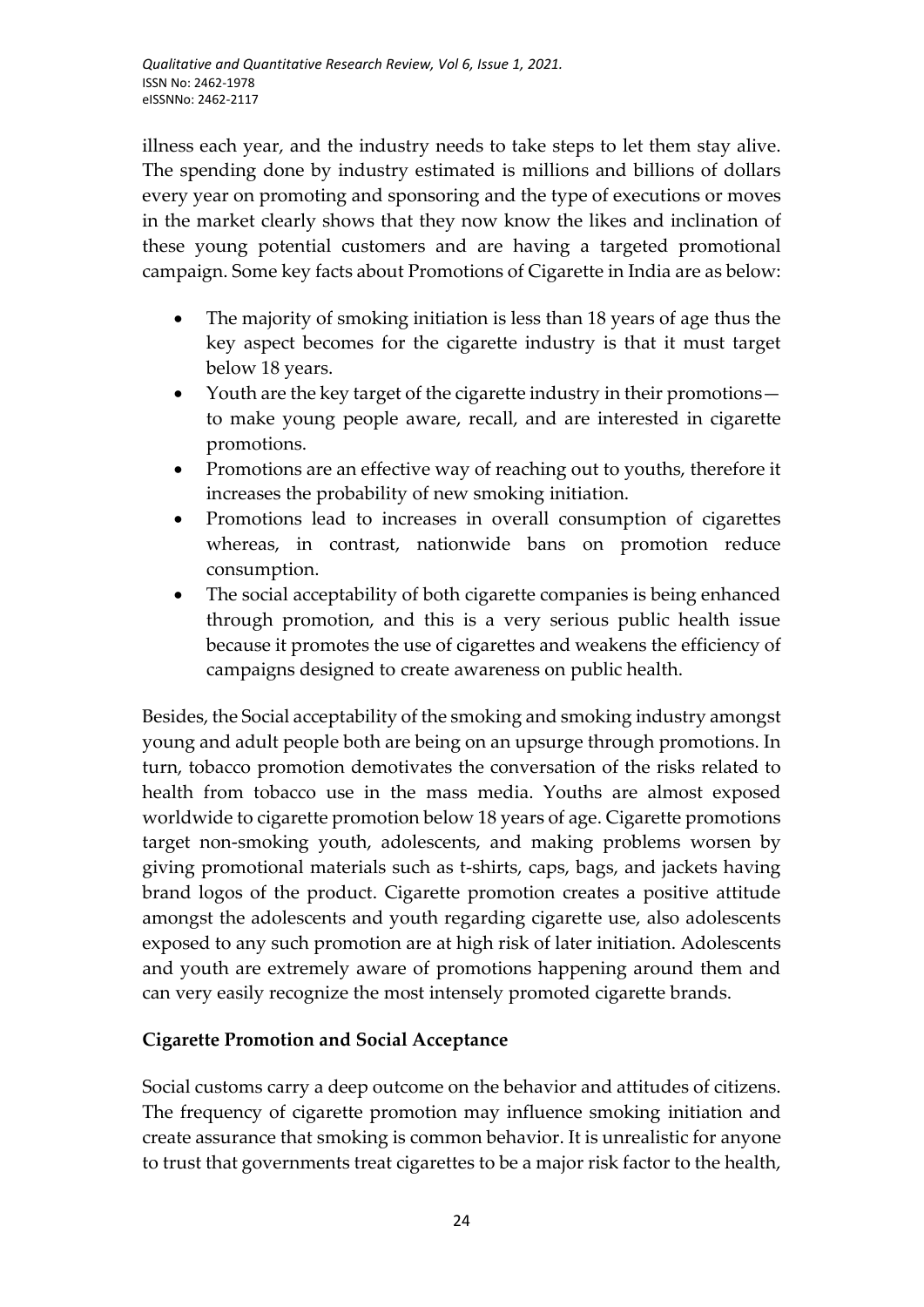while on another end, allowing the promotion of cigarettes widely. Some specific kinds of promotion, and sponsorship, and their effect in terms of risk to public health are being described below.

# **Promotion**

- **Merchandise:** The distribution of branded merchandise like T-shirts, watches, bags, caps, and keychains has been effectively used to promote cigarette brands to the public. Also, non-smoking adolescents and youth people who had got exposed to such promotional merchandise are more prone to smoking.
- **Promotions at Point-of-Sale (POS)**: Cigarette companies are paying heavy payments for promotions at retail stores for desired space at POS for displays, to provide freebees, a price reduction to customers. Apart from this POS promotions include rewards to the retailers who attain target volumes of sales. In answer to promotion restrictions, cigarette companies had moved out from small screen advertising to promotion at point-of-sale and other more effective types of promotions.
- **Paid Placement of the Product on Movies and Television**: Prior ban, it was a usual thing for the cigarette industry to place their products on small and large screens by paying them. Later on, Government approved a ban on product placement in movies and television. Also like other commitments of industry, it is not at all effective in abolishing product placements on screen. Product placements are often tough to differentiate from honest artistic use of cigarette products displayed in films and television, and is a key concern for Bollywood and amongst emerging cinema industries in India.
- **Free Sampling:** Cigarette companies are distributing free samples of cigarette products at places where the heavy gathering of people is there, such as malls, rock concerts, pubs, and discotheques in the name of market research.
- **Distributing Promotional Merchandise:** The companies are distributing promotional merchandise at event venues like cricket, football, and other sports, entertainment, music shows, live dance events, or at college fest.
- **Brand Stretching or Indirect Promotions:** In this type of activities cigarette brand elements or some cases, brand names are smartly used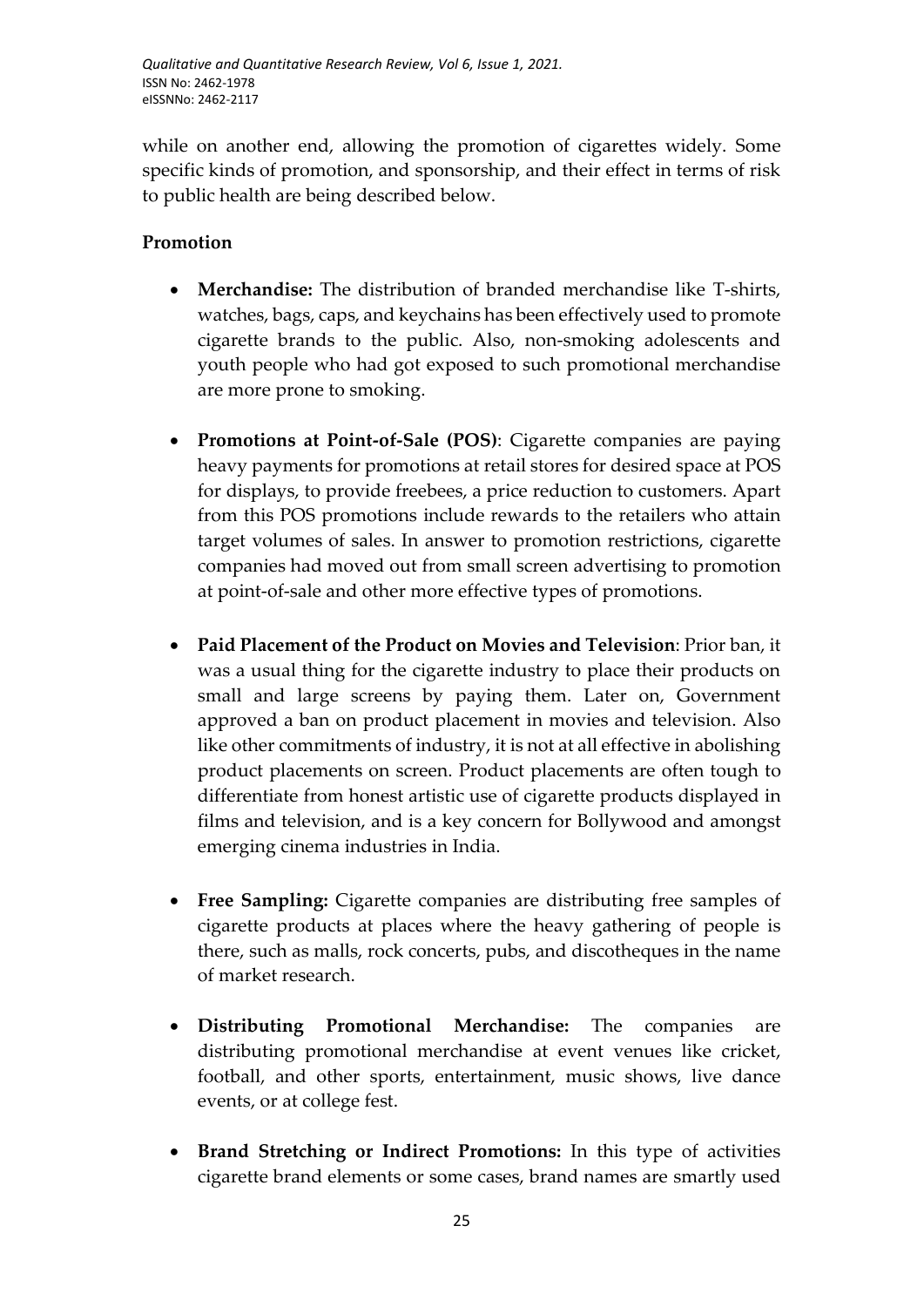on non-cigarette products like lighters ashtrays or participate at noncigarette events. These are intended to carry on promoting cigarette products (even though promotions are prohibited by the government).

- **Financial or Non-financial (Kind) Sponsorship:** Sponsorships by the cigarette companies to organizers of events or sportspersons, artists, performers. Events like sports or music concerts, sports person meet, sports team's sponsorship, or music concerts, either in exchange. The sporting, musical, and artistic sponsorship give abundant profits to the cigarette company. Events sponsorship related to sports and music concerts cigarette use to have a strong association with strength and wellbeing. Sponsorship of music performances or any other form of social events attracts youth make cigarette wow and more admirable while contradicting community well-being efforts to teach the people about cigarette as severe addiction and deadly disease. Sponsorship may help increase the acceptability of the cigarette industry and cigarette consumption by sports and arts sponsorships. Also, this may turn in reducing the fear of the health hazards of cigarette consumption and weakens the efforts to avoid smoking or promote smoking cessation.
- **Events at Bar, Clubs, and Pubs:** Events are organized by the cigarette companies at pubs, bars, or clubs. Although certain restrictions are already levied on the common types of promotions, cigarette companies constantly invent and invest in low visible promotions. Cigarette companies sponsor a lot at bars, clubs, and pubs as these have proved extremely relevant spots for them, possibly because they find the majority of young folks in these sorts of venues.

# **Promotions Bans Reduce Tobacco Use:**

Today need of the hour is a strong law that abolishes all forms of tobacco promotions leading to the reduction in consumption and consequently prevents the public from tobacco-related disease and human loss. An analysis by *Tobacco Control in Developing Countries (2000)* of tobacco consumption and promotions bans done at 102 countries states that a comprehensive set of the ban on tobacco promotions can help reduce tobacco intake, though a part ban will have slight or no effect at all. The above research also states that 22 countries with comprehensive promotions ban can decrease cigarette smoking by 7.4 percent and overall tobacco consumption by 5.4 percent. four countries having a complete ban on promotions of tobacco as a part of a comprehensive policy of tobacco control witnessed per capita drops in cigarette consumption between 14 percent and 37 percent. This particular study look into the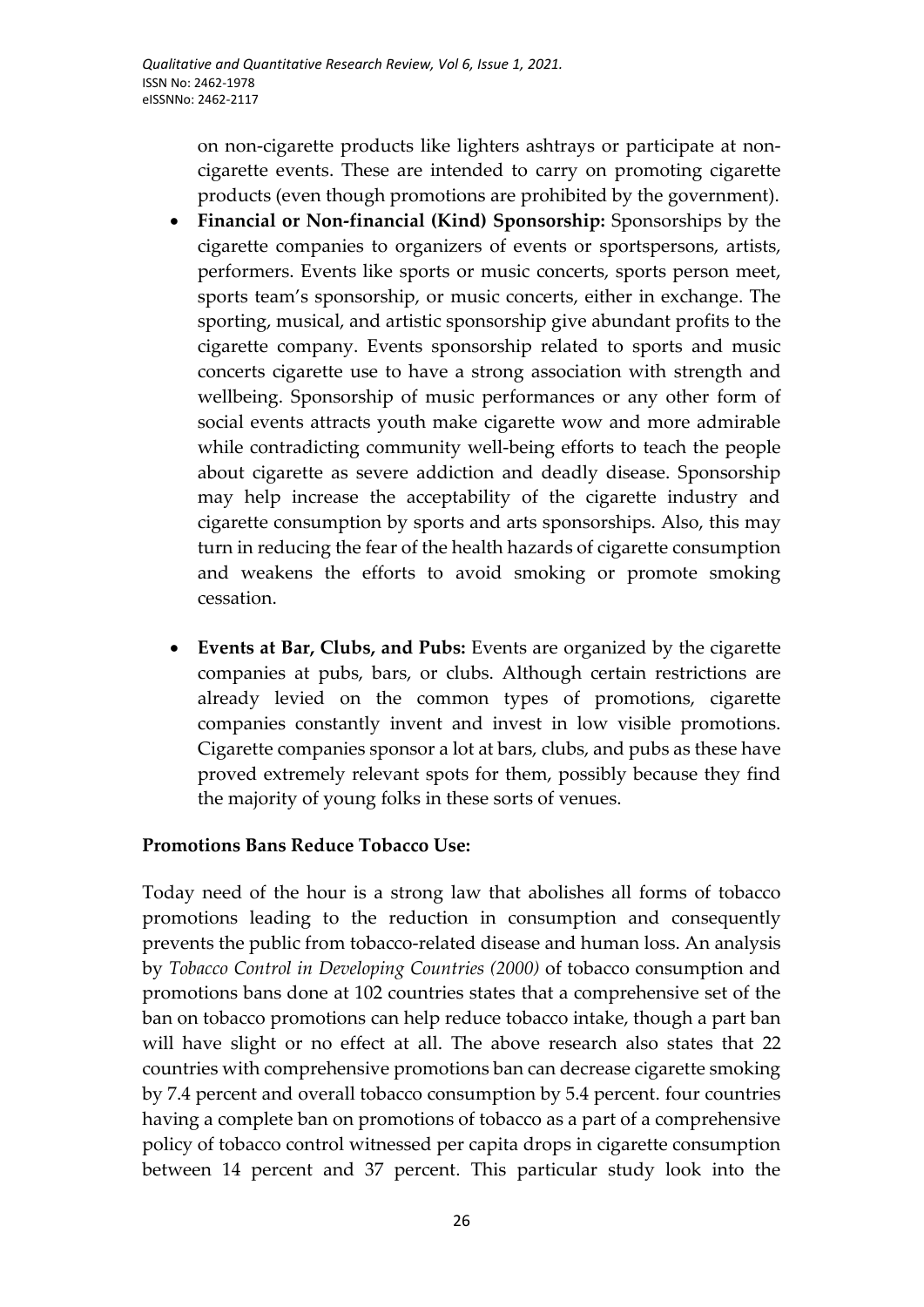importance of emotional intelligfence on Investment Planning And Decision Making.

#### **REVIEW OF LITERATURE**

Inman & McAlister (1993) had briefed about the types of promotions used for retailers for example trade-off (price reduction), customized or Limited edition packages, customized lucrative schemes for pushing of new stock of certain product. These offers are given to the retailers to keep them motivated and create a push for the brands. Brands are also doing promotions for the preferred retailers who are pushing or convincing the consumer for the new products.

Gupta (2004) had discussed the tobacco-related Indian laws. He mainly focused on the various provisions of "Cigarettes and Other Tobacco Products (Prohibition of Advertisements and Regulation of Trade and Commerce, Production, Supply, and Distribution) Act, 2003" and the ensuing alterations made to this Act in 2004 and 2005. The Act, under area-4 (Rules, 2005), precludes any kind of promotions of cigarette and other tobacco items. Nonetheless, the promotions at the POS are permitted with a few limitations on the size of the board utilized and show of the notice names. What's more, the Act restricts the showcase of tobacco items or their utilization by any individual or character in film and TV programs. The preclusion is additionally reached out to mark names or logos of tobacco items which shape a piece of the photos in any type of print or open-air media or film to be publicized through any type of electronic media.

Shah et al. (2008) demonstrated that exposure to advertisements leads to positive attitudes about smoking and increases initiation of tobacco use. This study is analyzing the relationship between smoking status and tobacco advertisements amongst Indians. Also, their findings suggest that the global evidence can be generalized to India, and tobacco advertising in India contributes to smoking in the country. The impact is larger on females especially girls, which is frightening as smoking among females is considered taboo in India. This also suggests the tobacco industry is especially successful with changing social norms related to female smoking in India. The policy implication of this study is that a comprehensive ban on advertising would reduce the initiation of smoking in India.

Hickling & Miller (2008) explained in their research that promotion is boosting the consumption of smoking products. Though there are certain bans on the advertisement of smoking products and many other old forms of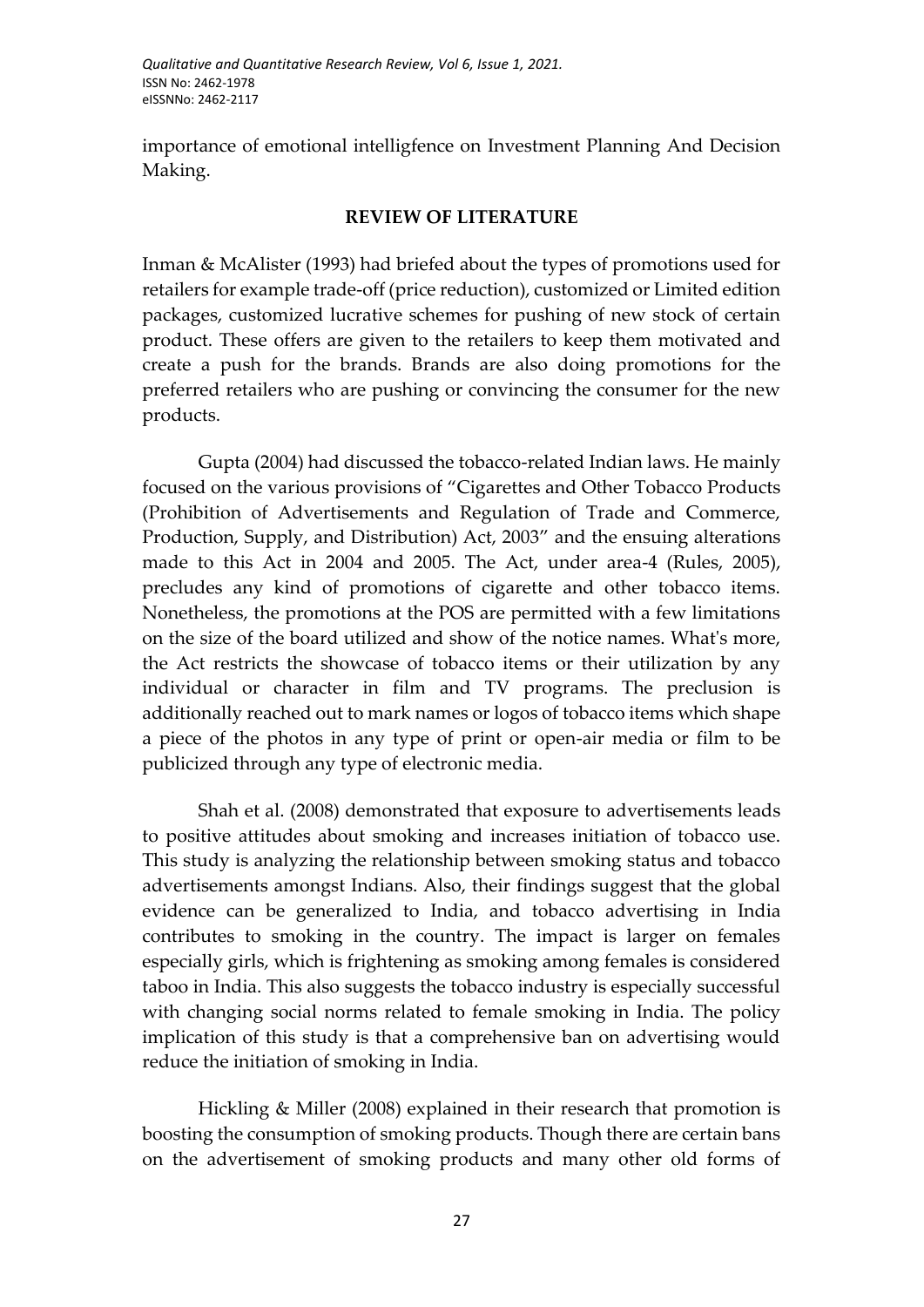promotions. Which makes display at the point of sales, a very important medium for interacting with consumers about the brand imagery and brand message to the consumers.

### **OBJECTIVES**

The first objective of the current study includes;

- 1. To explore citizens' perceptions towards the promotion of smoking products.
- 2. To analyze the effect of 'Respondent's Profile', 'City Type' and their interaction on the 'Promotion Factor' that affect anti-smoking measures.
- 3. To draw the strategy which can strengthen the anti-smoking measures.

Also suggest the same to the lawmakers so that they can incorporate same in the policy draft or amend the existing laws, policies to save the public from this leading cause of the preventable death.

# **RESEARCH METHODOLOGY**

**The Study:** The current study is Descriptive in nature. It is an attempt to examine the impact of Respondent Profile (smoker and Non-smoker) and Citytype (Tier-1 and Tier-2) as independent variables on the Promotion Factor (dependent variable). The study period was during January - March 2020.

**The Research Design:** The study is quantitative cross sesctional and based on bivariate factorial design '2 x 2' constitution of City-type (Tier-1 and Tier-2) and Smoker Profile (Smoker and Non-smoker) as two independent variables. The dependent variable of the study is a Promotion Factor.

Table 2. Research Design

|                           |            | City-type |        |
|---------------------------|------------|-----------|--------|
|                           |            | Tier-1    | Tier-2 |
| <b>Respondent Profile</b> | Smoker     |           | В      |
|                           | Non-smoker |           |        |

Four sub-groups in the research design were as follows:

- $\bullet$  A = Smokers of Tier-1 cities of India (predominantly called metro cities of the country)
- $\bullet$  B = Smokers of Tier-2 cities of India (predominantly called non-metro cities of the country)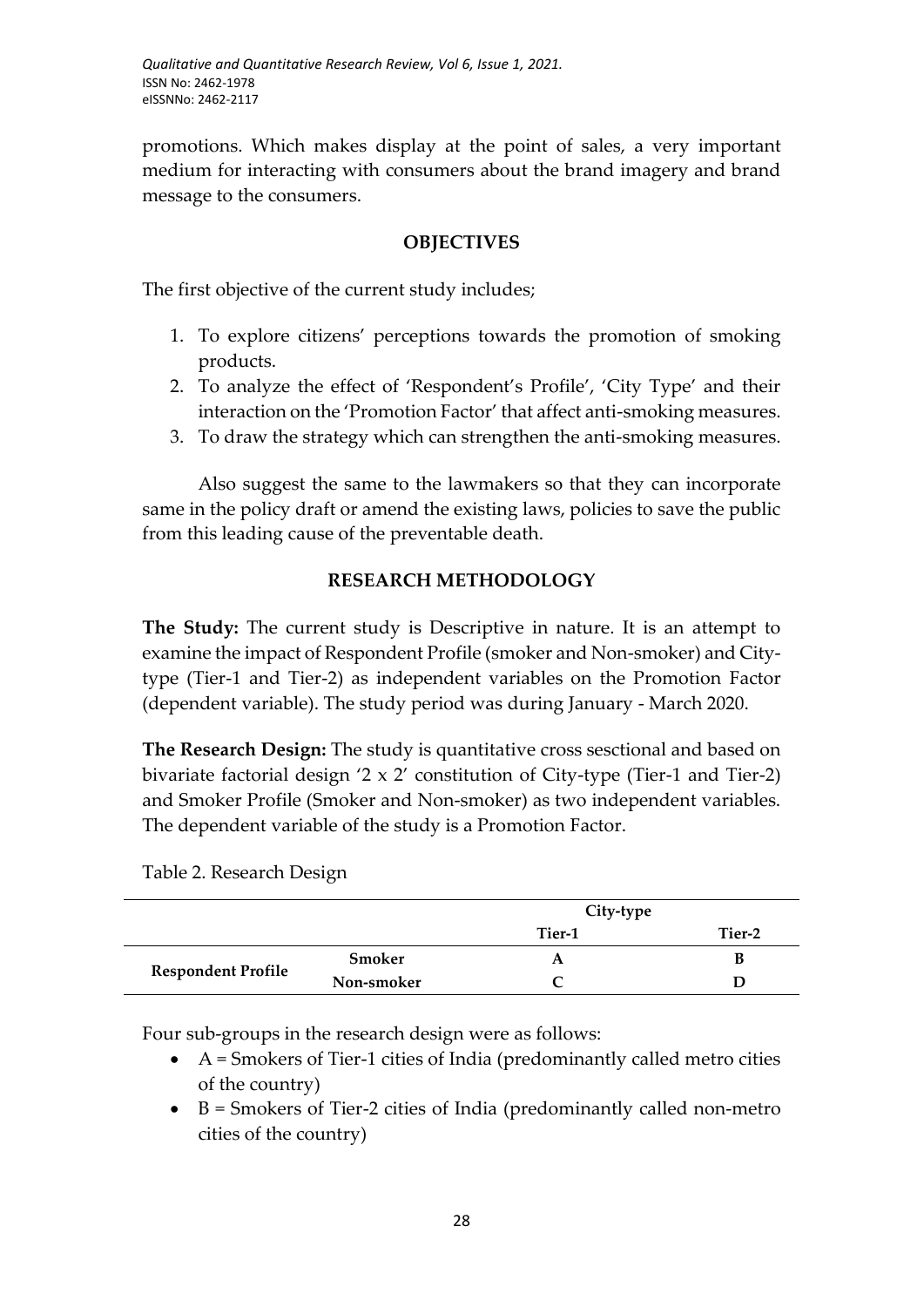- C = Non-smokers of Tier-1 cities of India (predominantly called metro cities of the country)
- $\bullet$  D = Non-smokers of Tier-2 cities of India (predominantly called nonmetro cities of the country)

**The Sample:** The sample of the study constituted 400 respondents drawn from the population of Indian citizens mainly located in Mumbai (Tier-1) and Indore (Tier-2) cities. Over 400 consumers were targeted to collect primary data. The incomplete questionnaire was rejected. The respondents were selected through the non-probability convenience sampling method. Out of 400 final respondents, 200 were smokers and 200 were non-smokers. 201 respondents were from Mumbai and 199 were from Indore cities.

**The Tool for Data Collection:** Primary data were collected through a structured questionnaire having nine promotional smoking strategies. Five Point Likert scale was used to get the response (where value 5=Strongly Agree, 4=Agree, 3=Not Sure, 2=Disagree, 1=Strongly Disagree) to find out opinion towards nine parameters of promotion factor affecting anti-smoking. Secondary data were also used for the study collected in the form of articles, blogs, published books, research papers, and newspapers.

**The Tool for Data Analysis:** After ensuring the content and construct validities of the items selected, the reliability of the scale was determined by Cronbach's alpha method on the data collected from the sample of 400 subjects. The promotion factor has Cronbach Alpha Reliability 0.849 with nine items/parameters. The value of Skewness was found to be -0.839 and for Kurtosis it was 0.316. In both cases, values fell within an acceptable range of  $\pm$ 2.0. The responses were finally analyzed by using the Average Score on Five Point Likert scale for each item/parameter of the promotion factor.

# **RESULTS AND DISCUSSION**

# **Citizens' Perceptions towards the Promotion of Smoking Products**

The perception of 400 respondents towards nine items/parameters of promotion factor affecting anti-smoking was measured on a five-point Likert scale (where value 5=Strongly Agree, 4=Agree, 3=Not Sure, 2=Disagree, 1=Strongly Disagree) and the average score was calculated for each strategy. Based on an average score of nine strategies, an average score of Promotion Factor was calculated and given in the following Table-2. The Cronbach Alpha Reliability of the nine-item scale for 400 respondents was 0.849 (which was near to 01). The good reliability score proves that all nine items were significant.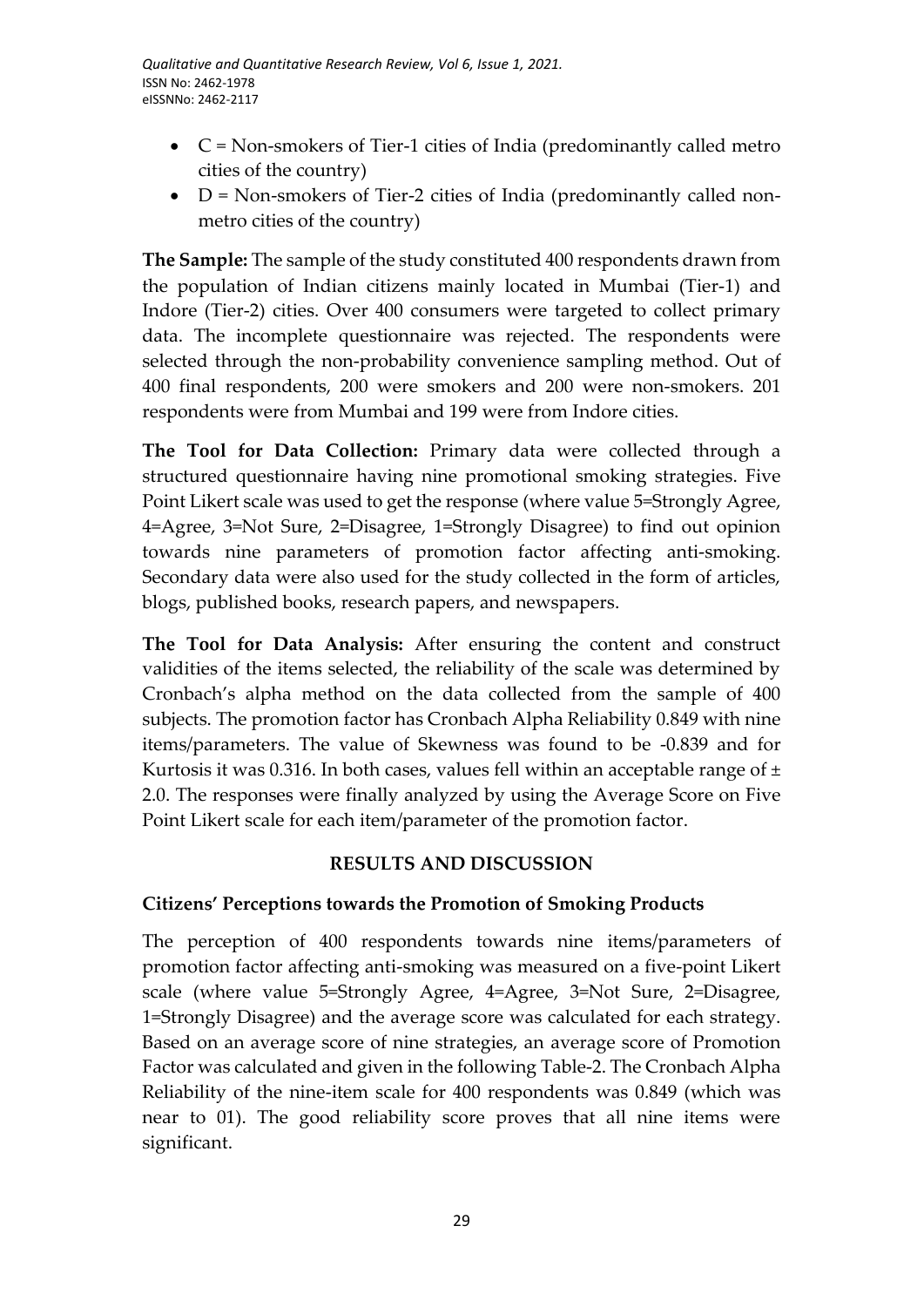| S.<br>No.    | <b>Statement</b>                     | Item Avg.<br>score | Factor<br>Avg. | Reliability |
|--------------|--------------------------------------|--------------------|----------------|-------------|
|              |                                      |                    | <b>Score</b>   |             |
| $\mathbf{1}$ | In the shop, promotions instigate me | 3.4                | 3.49           | 0.849       |
|              | for smoking.                         |                    |                |             |
| 2            | Displays done by the smoking         | 3.9                |                |             |
|              | companies attract me for smoking.    |                    |                |             |
| 3            | Kiosk/Full<br>shops<br>of<br>smoking | 3.3                |                |             |
|              | products attract me for smoking.     |                    |                |             |
| 4            | Brandings at smoking zones in        | 3.2                |                |             |
|              | airports, hotels, and<br>corporate   |                    |                |             |
|              | houses instigate smoking incidences. |                    |                |             |
| 5            | Pack facings or products display     | 3.8                |                |             |
|              | attracts me towards smoking.         |                    |                |             |
| 6            | I find more than two visuals of      | 3.4                |                |             |
|              | smoking products displayed at        |                    |                |             |
|              | selling points.                      |                    |                |             |
| 7            | Consumer insight or<br>market        | 2.9                |                |             |
|              | research programs organized by the   |                    |                |             |
|              | smoking companies are common         |                    |                |             |
|              | ways to attract consumers towards    |                    |                |             |
|              | smoking brands.                      |                    |                |             |
| 8            | Smoking company's pack promotion     | 3.9                |                |             |
|              | offers, discounts, and schemes       |                    |                |             |
|              | attract customers.                   |                    |                |             |
| 9            | Retailers are backed by heavy        | 3.7                |                |             |
|              | incentives to promote the products   |                    |                |             |
|              | to the customers at their shops.     |                    |                |             |

Table 3. Citizen's Perception towards Promotional Smoking Strategies

From the above Table-3, it is clear that the average scores of all nine parameters/items are near or above 03 on a five-point scale where 04 shows agreement and 05 shows strong agreement. Thus promotional smoking strategies have a positive effect on the citizens because the score is showing their agreement towards these promotional strategies. Only one strategy "Consumer insight or market research programs organize by the smoking companies" is showing an average score of 2.9. The remaining 08 strategies are showing scores above 03.

### **Effect of Independent Variables on Dependent Variable**

The factorial design of the '2x2' constitution provides four subgroups with inter-variable controls (Table-1). The analysis used F-test under univariate Analysis of Variance (ANOVA) to capture the effect of 'Respondent's Profile', 'City Type' and their interaction ('Respondent's Profile\*City Type') on the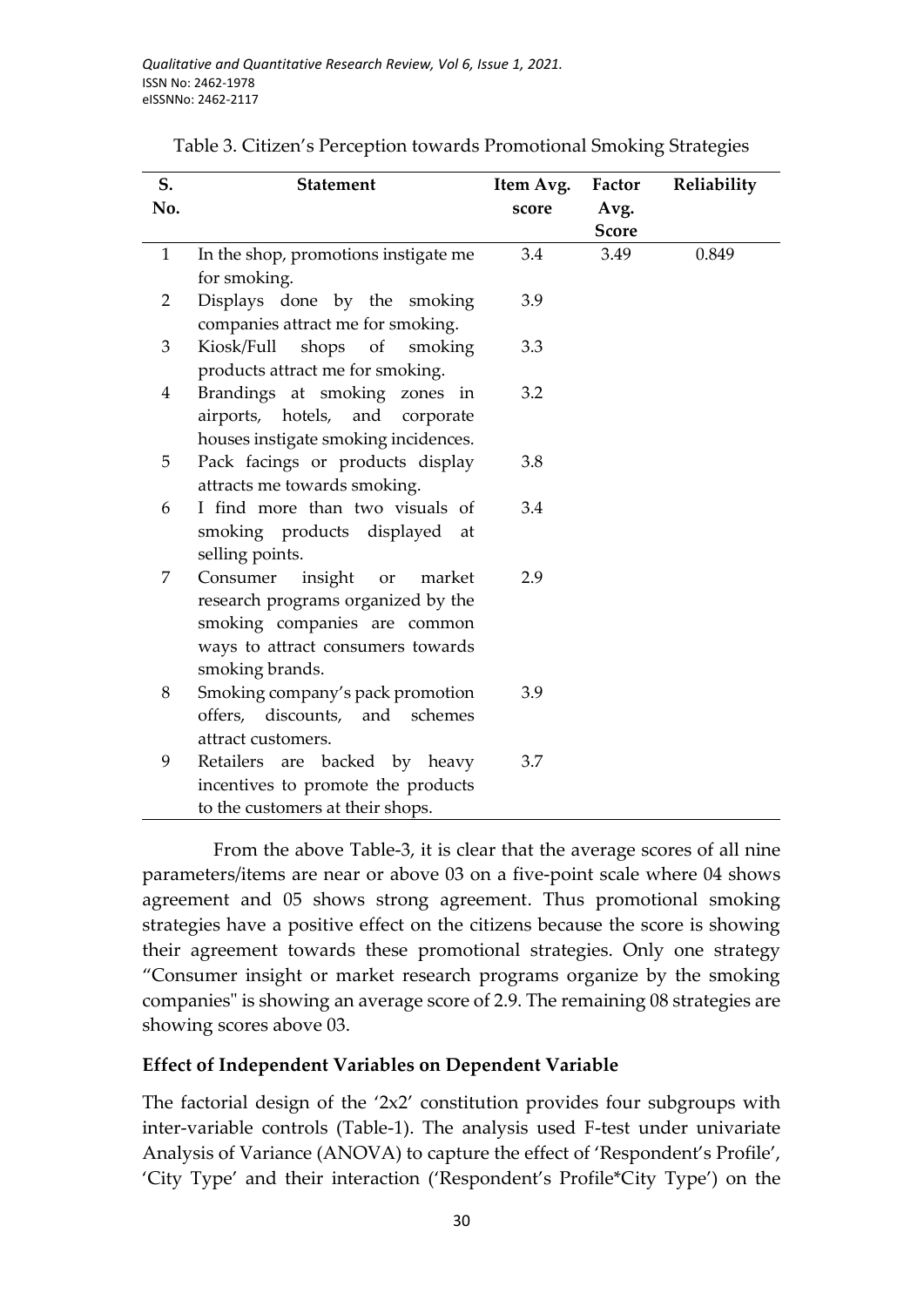Promotion Factor that affect anti-smoking measures. Promotion Factor =  $f<sup>n</sup>$ (Respondent Profile  $\times$  City Type). Research Problem for the Second Objective: Is the 'Promotion Factor', affected by the 'Respondent's Profile', 'City Type' and their interaction ('Respondent's Profile\*City Type')?

Following hypostes are framed to for this reseach problem.

- H01.01 There is no significant difference between the perceptions of Smokers and Non-Smokers for Promotion Factor affecting the anti-smoking measures.
- H01.02 There is no significant difference between the perceptions of Tier-1 and Tier-2 citizens for Promotion Factor affecting the anti-smoking measures.
- H01.03 The 'Respondent's Profile' and 'City Type' do not interact to affect the Promotion Factor of anti-smoking measures.

To test the significance of variance and understand the inter-level difference between and within treatments, the data were treated with F-test analysis and results are ginen in Table-3.

| <b>Measures</b>     |                                   |     |                |         |                |
|---------------------|-----------------------------------|-----|----------------|---------|----------------|
| Source              | Type III Sum of<br><b>Squares</b> | Df  | Mean<br>Square | F       | Sig. (p)       |
| Corrected Model     | 1163.435 <sup>a</sup>             | 3   | 387.812        | 7.535   | $\overline{0}$ |
| Intercept           | 393540.959                        |     | 393540.959     | 7646.61 | 0              |
| Profile             | 226.668                           | 1   | 226.668        | 4.404   | $0.036*$       |
| City Type           | 755.583                           | 1   | 755.583        | 14.681  | $0.00**$       |
| Profile * City Type | 187.367                           | 1   | 187.367        | 3.641   | 0.057          |
| Error               | 20380.562                         | 396 | 51.466         |         |                |
| Total               | 415363                            | 400 |                |         |                |
| Corrected Total     | 21543.998                         | 399 |                |         |                |

Table 4. ANOVA-Summary of Promotion Factor Affecting Anti-Smoking

a. R Squared = .054 (Adjusted R Squared = .047)

Note: \*\* If p < 0.01, then null hypothesis is rejected at a 01% level of significance

<sup>\*</sup>If  $p < 0.05$ , then the null hypothesis is rejected at a 05% level of significance

### **H01.01 Stands Rejected**

The hypothesis stands rejected at a 5% level of significance because the significance value p was found 0.036 which is less than 0.05. Hence, the smokers ( $\overline{X}$ =32.12) were found to have a significantly better perception towards promotional factors affecting the anti-smoking measures than nonsmokers ( $\overline{X}$ =30.635). This indicates that non-smokers are being targeted by the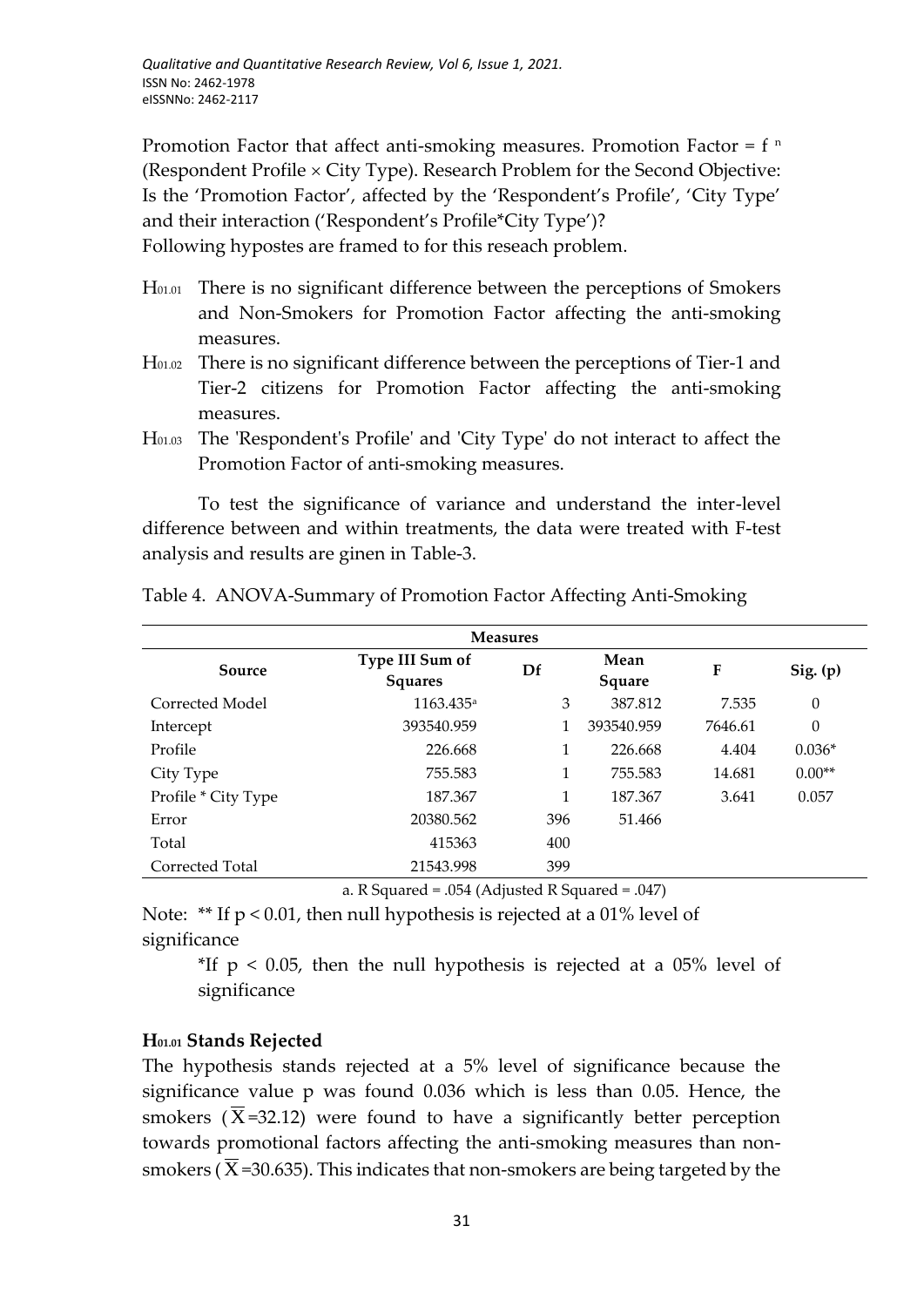companies using promotional techniques for new smoking initiation and smokers for increased consumption.

# **H01.02 Stands Rejected**

The hypothesis stands rejected at a 1% level of significance because the significance value p was found 0.000 which is less than 0.01. Hence, the residents of tier-1 ( $\overline{X}$ =32.7413) were found to have a significantly better perception towards promotional factors affecting the anti-smoking measures than the residents of tier-2 ( $\overline{X}$ =30.00). This indicates that citizens of Tier-2 are being targeted by the companies more using promotional techniques for new smoking initiation and smokers for increased consumption.

# **H01.03 Stands Not Rejected**

The hypothesis stands not rejected at the 5% level of significance because the significance value p was found 0.057 which is greater than 0.05. Hence, no significant interaction was found between 'Respondent Profile' and 'City Type' to affect the promotional factor of anti-smoking measures. To understand the interaction effect, Graph-1 is plotted between both the independent variables, 'Respondent Profile' (two levels – Smokers and Non-smokers) and 'City Type' (two levels – Tier-1 and Tier-2) with the mean values given in Table-5. Thus heavy promotions being done by the companies for the smokers and nonsmokers almost equally in tier-1 and tier-2 cities.

| Dependent Variable: Promotion Factor |                  |         |                   |     |  |  |
|--------------------------------------|------------------|---------|-------------------|-----|--|--|
| Profile                              | <b>City Type</b> | Mean    | Std.<br>Deviation | N   |  |  |
| Non-smoker                           | Tier-1           | 32.6733 | 6.3184            | 101 |  |  |
|                                      | Tier-2           | 28.5556 | 9.42989           | 99  |  |  |
|                                      | Total            | 30.635  | 8.25302           | 200 |  |  |
| Smoker                               | Tier-1           | 32.81   | 5.07658           | 100 |  |  |
|                                      | Tier-2           | 31.43   | 7.19323           | 100 |  |  |
|                                      | Total            | 32.12   | 6.24826           | 200 |  |  |
| Total                                | Tier-1           | 32.7413 | 5.72038           | 201 |  |  |
|                                      | Tier-2           | 30      | 8.4829            | 199 |  |  |
|                                      | Total            | 31.3775 | 7.34813           | 400 |  |  |

Table 5. Descriptive Statistics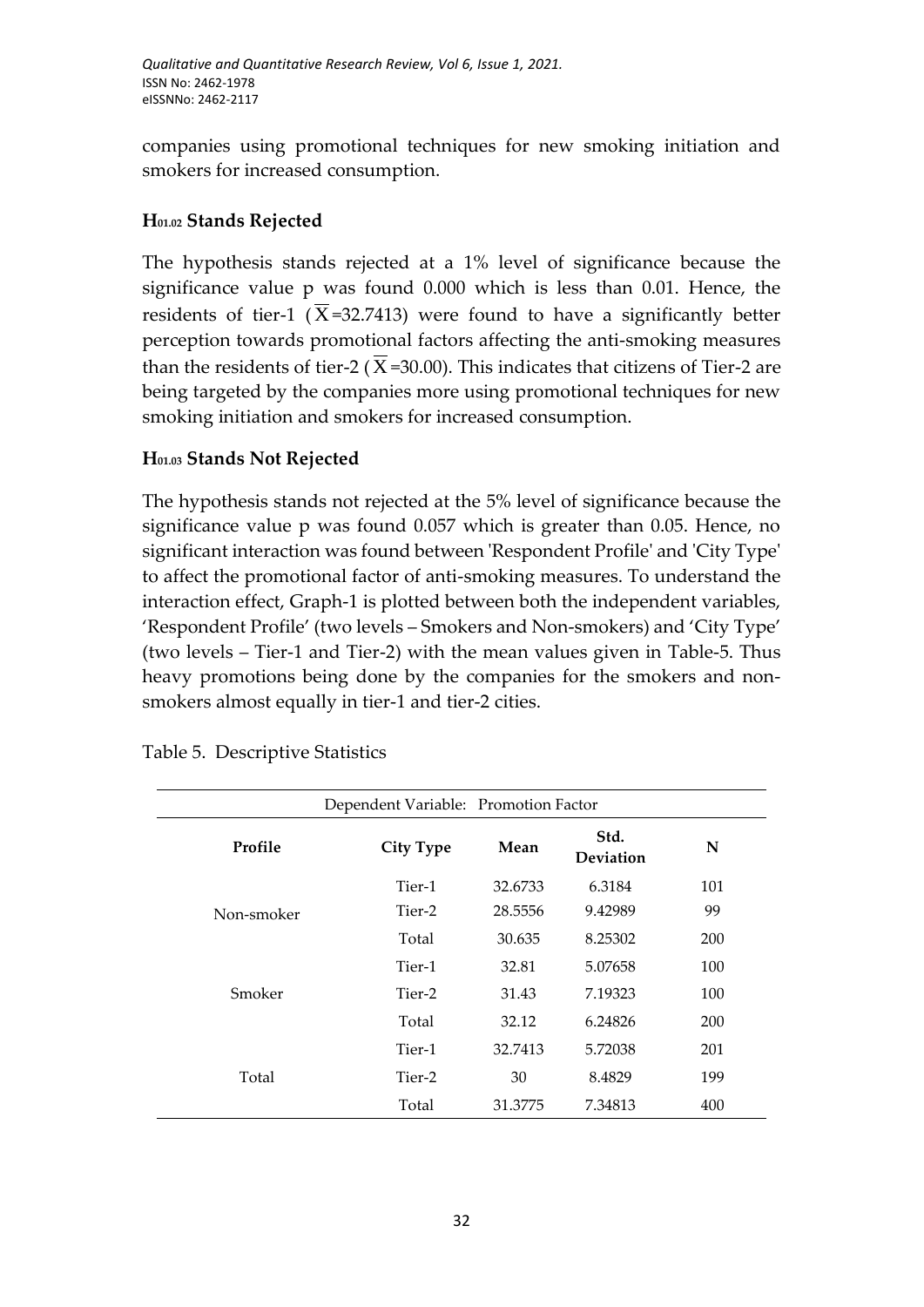

Figure 1: Interaction Effect of 'Respondent Profile' and 'City Type' on Promotion Factor of Anti-smoking Measures

It is clear from the Graph above, the non-smokers of tier-1 cities (  $\overline{\mathrm{X}}$ =32.6733) are significantly differing from the non-smokers of tier-2 cities ( X =28.5556) towards the promotion factor affecting the anti-smoking measures. The non-smokers of tier-1 cities ( $\overline{X}$ =32.6733) also had a significantly better perception than the smokers of tier-2 cities ( $\overline{X}$ =31.43) towards promotion factors affecting the anti-smoking measures. But, there was no interaction effect between 'Respondent Profile' and 'City Type' found.

#### **Strategies based on the Research**

On the basis of the research findings of the study following strateiges are suggested.

- Policies drafted should be very comprehensive as we need to ban promotions of tobacco over the point of sale. Promotion on POS is the biggest loop which needs to be close in new smoking initiation. Australia is one such example where they had implemented the ban on display on POS which has lead to shrinking of the industry there.
- Banning of brand signages/On shops boards (both lit and non-lit) with or without Visuals (mnemonics) on them. Generally smoking companies associate a mnemonics which is denoting there brand which should be tracked and traced and put an end on this.
- Strengthen the legislation with a more comprehensive ban to be incorporated in-laws on any type of promotions over the internet as in many countries there is no ban on promotion on Internet and is used to promote products in the dark markets of the countries with restrictions.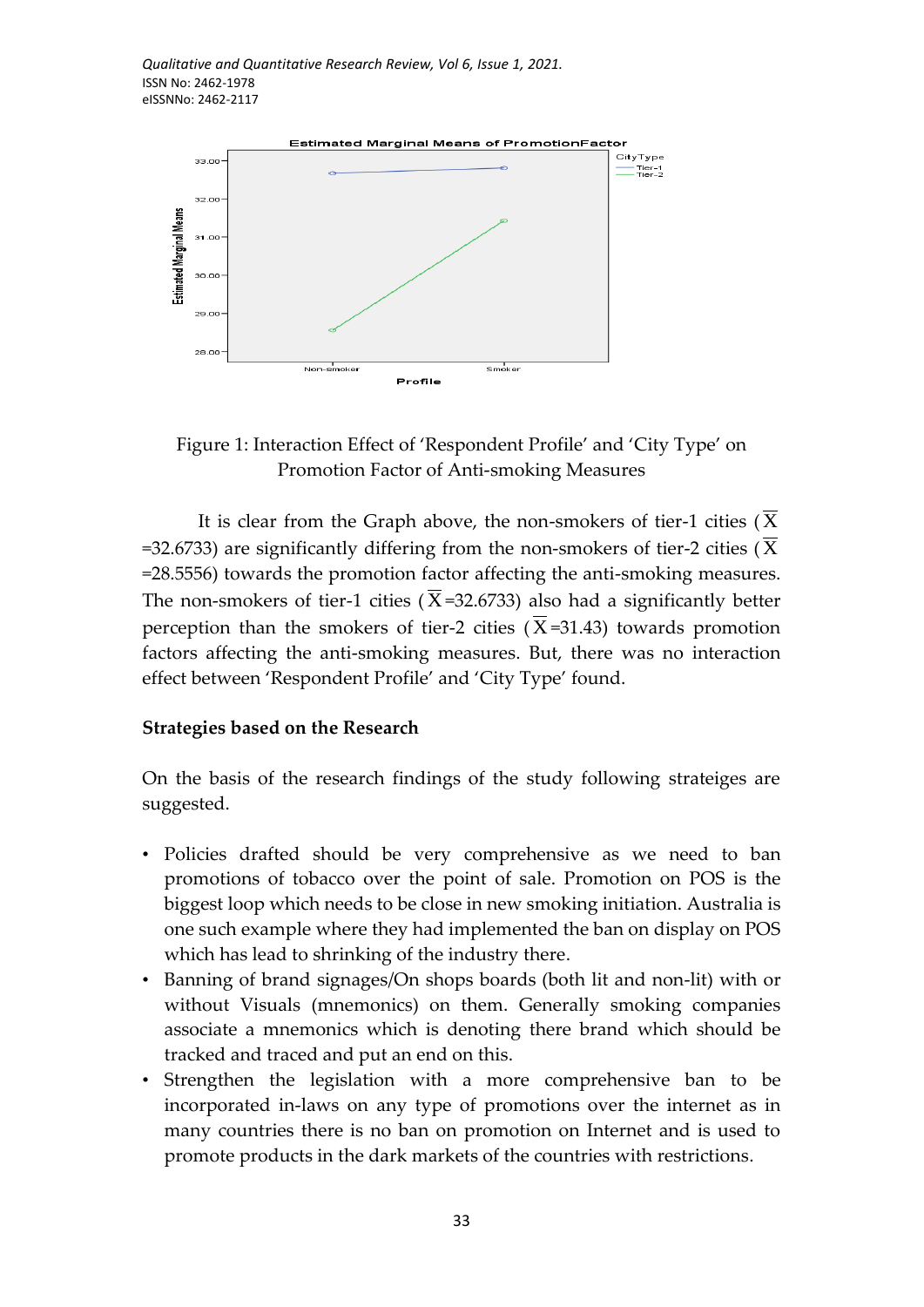- Imposing strict bans of display of Cigarettes/tobacco products within the 100 Meters of educational institutes (Schools, Colleges, and Universities). This is the spots with a huge amount of the Adolescents who are very easy or soft target of the marketers for the new smoking initiation.
- Impose strict bans and a heavy fine on both organizers and companies sponsoring the youth events and need to have a strict ban on participation. Youth is the soft target and events arena are the places where they can be tapped very easily so an immediate ban is required on this.
- Ministries of Information, Communication, and Technology should keep a strict watch on social media channels for better implementation of the law. As there is no control on Facebook and Instagram and Twitter as a lot of groups are there which promote smoking products through their channels.
- A comprehensive ban on both domestic and cross-border tobacco promotion and sponsorship would prevent tobacco companies, brands, and products from being promoted through advertising from a low regulated country to other countries, including one that has a decent tobacco advertising, promotion, and sponsorship ban in place.

#### **CONCLUSION**

In the interest of the public, the Country has taken sincere legislative action towards executing a comprehensive ban on the promotion and sponsorship of cigarettes. Incomplete bans or mere restrictions are proven to be of no use, providing gaps for the tobacco industry to exploit and thus evade partial bans. For example, while all direct promotions and sponsorships are largely banned in all countries and many countries even had a ban on promotion at POS, pack displays are still allowed in most countries. These loopholes need to be plugged. Laws need to be made more stringent in some countries to restrict tobacco promotions, prohibiting incentives to selling cigarettes, such as freebies, rebates on the product, sample product, anti-competitions and loyalty programs, and observing the tobacco industry's promotion strategies at POS. Licensing of tobacco retailers can facilitate retailer compliance. There should be a strict vigilance on any type of promotions in terms of sponsorship of any social-cultural or sports events and if found there must be severe penalties to be imposed on the organizers and promoters of the events. Also at all the Bars, Pubs, and discos, the lawmakers need to rethink and incorporate the loopholes in the policy to safeguard youth and especially minors from smoking initiations.

A genuinely socially responsible tobacco company is to not promote the product in any form but the tobacco-related CSR activities have become a medium for the tobacco companies to advertise and promote their products